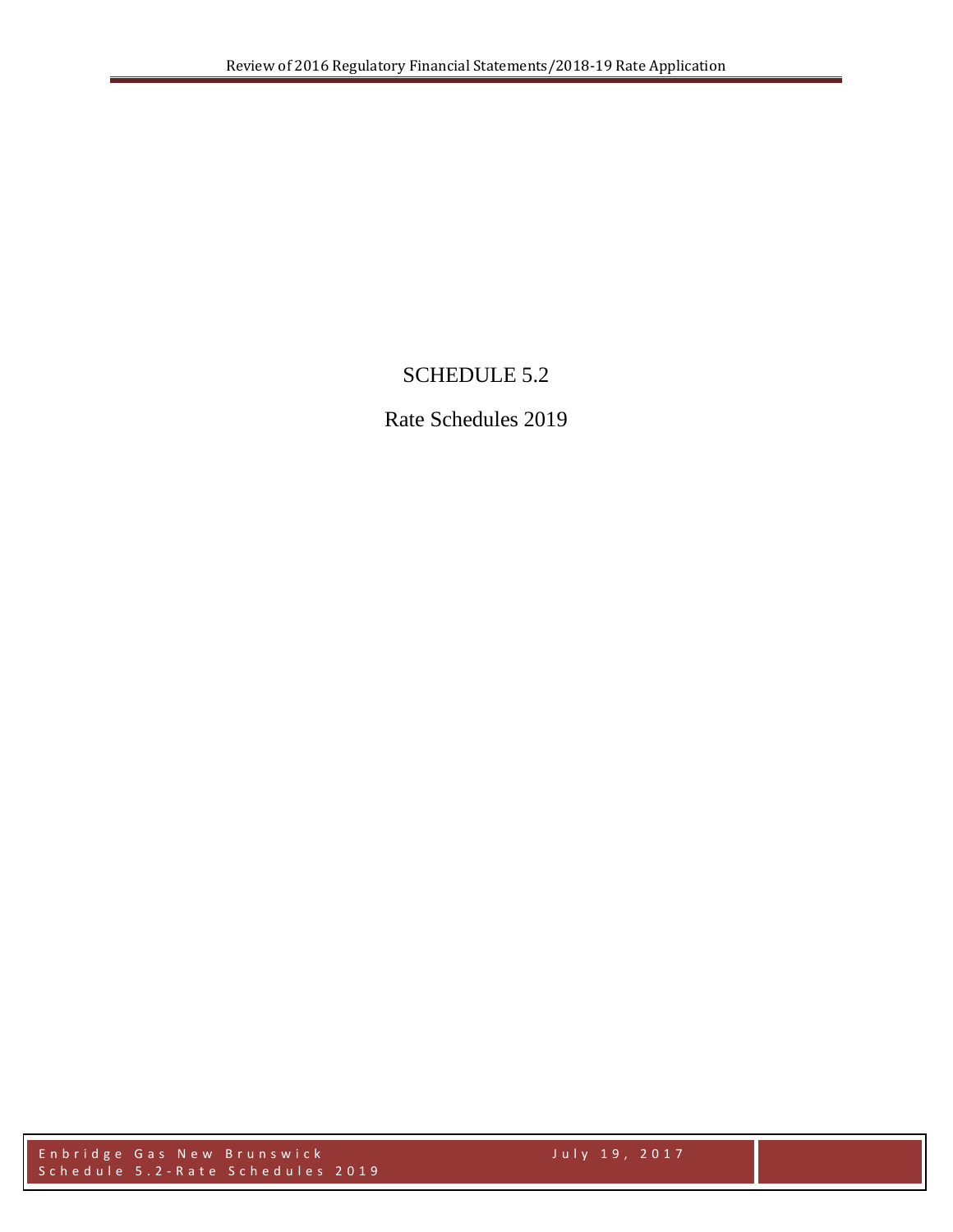## **SGS SMALL GENERAL SERVICE**

#### **APPLICABILITY**

Small General Service (SGS) Rate is applied to any Applicant using EGNB's Distribution System to have a supply of natural gas delivered to a single Terminal Location served through one meter. Service under this Rate Schedule is limited to the following:

- Dwellings: a private suite of rooms used for living purposes in which the occupants have access to all rooms
- Dwelling out buildings
- Individually gas metered, self-contained dwelling units within an apartment building.

| <b>RATE</b>                                             |        |
|---------------------------------------------------------|--------|
|                                                         |        |
| <b>Monthly Distribution Customer Charge:</b>            |        |
| \$ per billing month                                    | 18.00  |
| <b>Monthly Distribution Delivery Charge:</b>            |        |
| For all volumes delivered per billing month (\$ per GJ) | 10 020 |

The rates quoted above shall be subject to adjustments that reflect all taxes including HST.

#### **Minimum Monthly Charge:**

The minimum monthly charge shall be the Monthly Distribution Customer Charge.

#### **Minimum Annual Charge:**

None.

#### **Term of Service:**

One year with automatic annual renewal unless the Applicant notifies EGNB not less than 30 days prior to the annual roll over date and not more than 180 days prior to such date that service is to be discontinued.

#### **Terms and Conditions of Service:**

The provisions of EGNB's Handbook of Rates and Distribution Services and the applicable Distribution Service Agreement apply to service under this Rate Schedule.

#### **Effective Date:**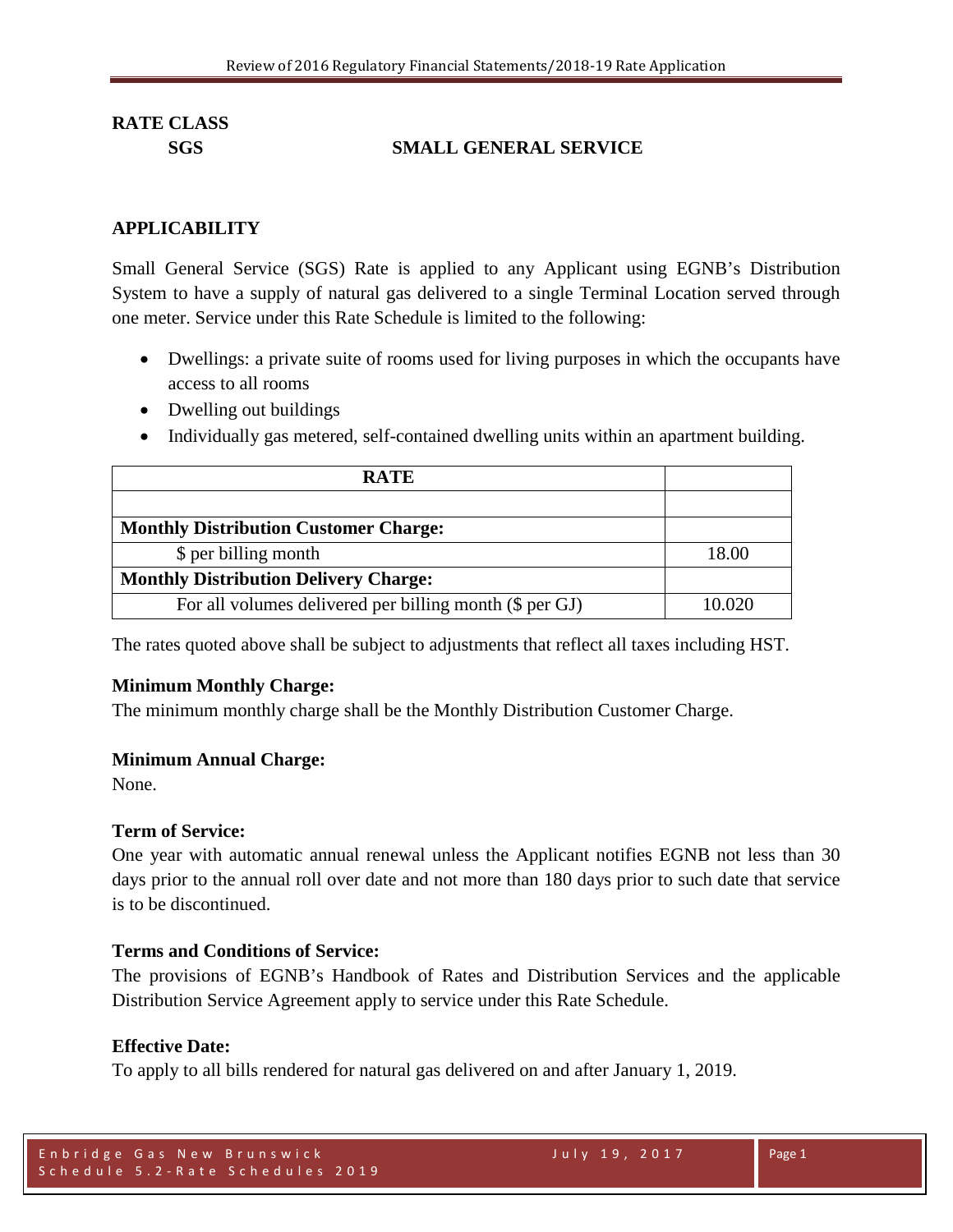## **MGS MID-GENERAL SERVICE**

## **APPLICABILITY**

Mid-General Service (MGS) Rate is applied to any Applicant using EGNB's Distribution System to have a supply of natural gas delivered to a single Terminal Location served through one meter. Service under this Rate Schedule is limited to non-SGS eligible Applicants with consumption less than 250 GJs per month who do not qualify for SGS.

| <b>RATE</b>                                                              |         |
|--------------------------------------------------------------------------|---------|
|                                                                          |         |
| <b>Monthly Distribution Customer Charge:</b>                             |         |
| For Customers with maximum consumption up to 60 GJs per month $(\$$      | 20.00   |
| per month)                                                               |         |
| For Customers with maximum consumption greater than 60 GJs per           | 50.00   |
| month $(\$ per month)$                                                   |         |
| <b>Monthly Distribution Delivery Charge:</b>                             |         |
| For the first 100 GJs delivered per billing month (\$ per GJ)            | 11.8805 |
| For volumes delivered in excess of 100 GJs per billing month (\$ per GJ) | 8.0820  |

The rates quoted above shall be subject to adjustments that reflect all taxes including HST.

## **Minimum Monthly Charge:**

The minimum monthly charge shall be the Monthly Distribution Customer Charge.

## **Minimum Annual Charge:**

None.

## **Term of Service:**

One year with automatic annual renewal unless the Applicant notifies EGNB not less than 30 days prior to the annual roll over date and not more than 180 days prior to such date that service is to be discontinued.

## **Terms and Conditions of Service:**

The provisions of EGNB's Handbook of Rates and Distribution Services and the applicable Distribution Service Agreement apply to service under this Rate Schedule.

#### **Effective Date:**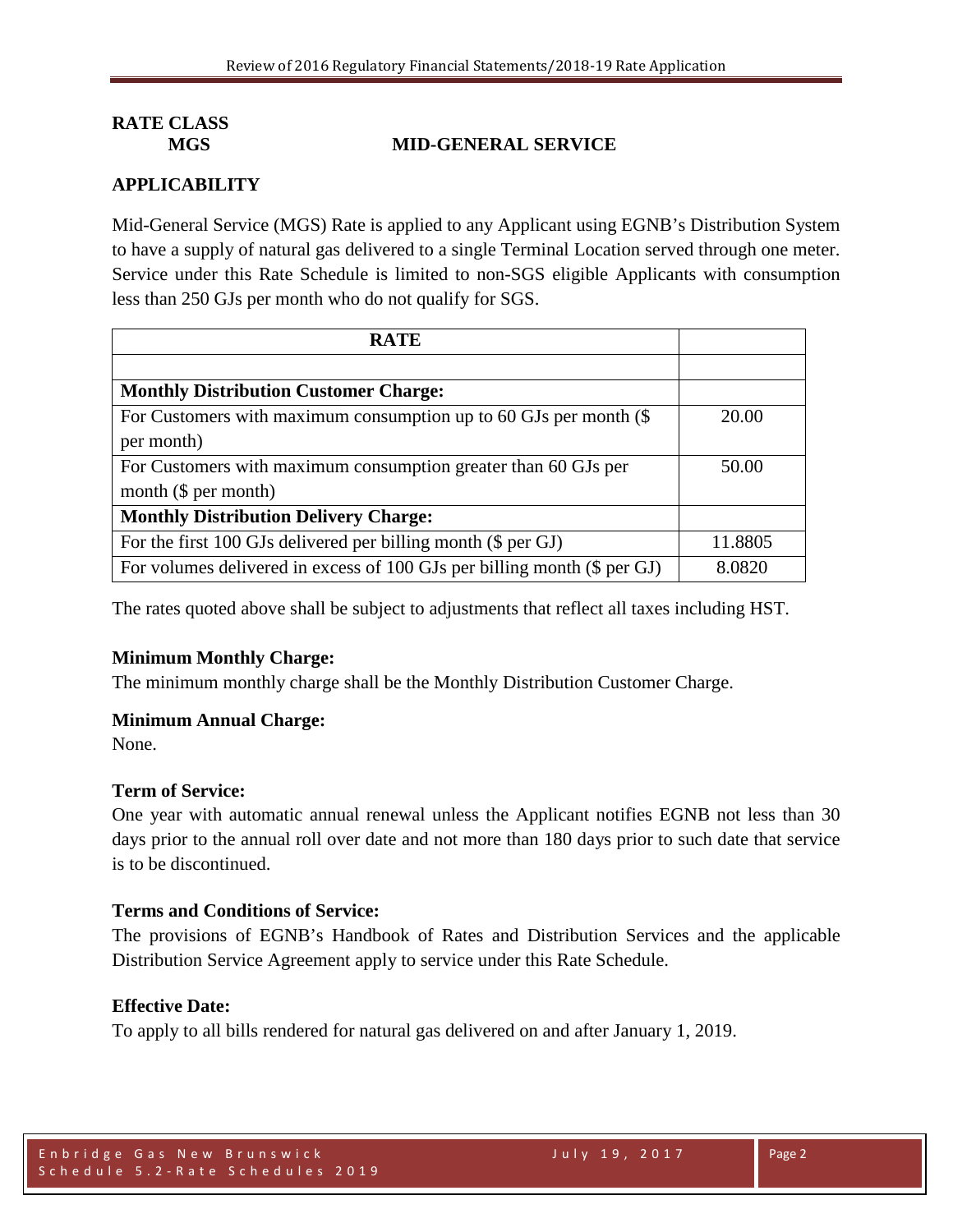## **LGS LARGE GENERAL SERVICE**

## **APPLICABILITY**

Large General Service Rate is applied to any Applicant using EGNB's Distribution System to have a supply of natural gas delivered to a single Terminal Location served through one meter. Service under this Rate Schedule is limited to Applicants with a maximum consumption of 250 GJs or greater per month.

| <b>RATE</b>                                                              |        |
|--------------------------------------------------------------------------|--------|
|                                                                          |        |
| <b>Monthly Distribution Customer Charge:</b>                             |        |
| For Customers with maximum consumption up to 650 GJs per month (\$ per   | 275.00 |
| month)                                                                   |        |
| For Customers with maximum consumption greater than 650 GJs per month    | 375.00 |
| \$per month)                                                             |        |
| <b>Monthly Distribution Delivery Charge:</b>                             |        |
| For the first 250 GJs delivered per billing month (\$ per GJ)            | 8.9005 |
| For volumes delivered in excess of 250 GJs per billing month (\$ per GJ) |        |
| - between September 1 and April 30                                       | 6.6526 |
| - between May 1 and August 31                                            | 2.5037 |

The rates quoted above shall be subject to adjustments that reflect all taxes including HST.

## **Minimum Monthly Charge:**

The minimum monthly charge shall be the Monthly Distribution Customer Charge.

## **Minimum Annual Charge:**

The minimum annual charge will be imposed in the event the Applicant does not consume the qualifying maximum monthly consumption specified in the applicability criteria for the Large General Service class. The Customer will be charged the difference between the actual annual distribution charges (customer or demand and delivery) billed and the amount that would have been billed under the Mid-General Service class, plus 5%.

## **Term of Service:**

One year with automatic annual renewal unless the Applicant notifies EGNB not less than 30 days prior to the annual roll over date and not more than 180 days prior to such date that service is to be discontinued.

## **Terms and Conditions of Service:**

The provisions of EGNB's Handbook of Rates and Distribution Services and the applicable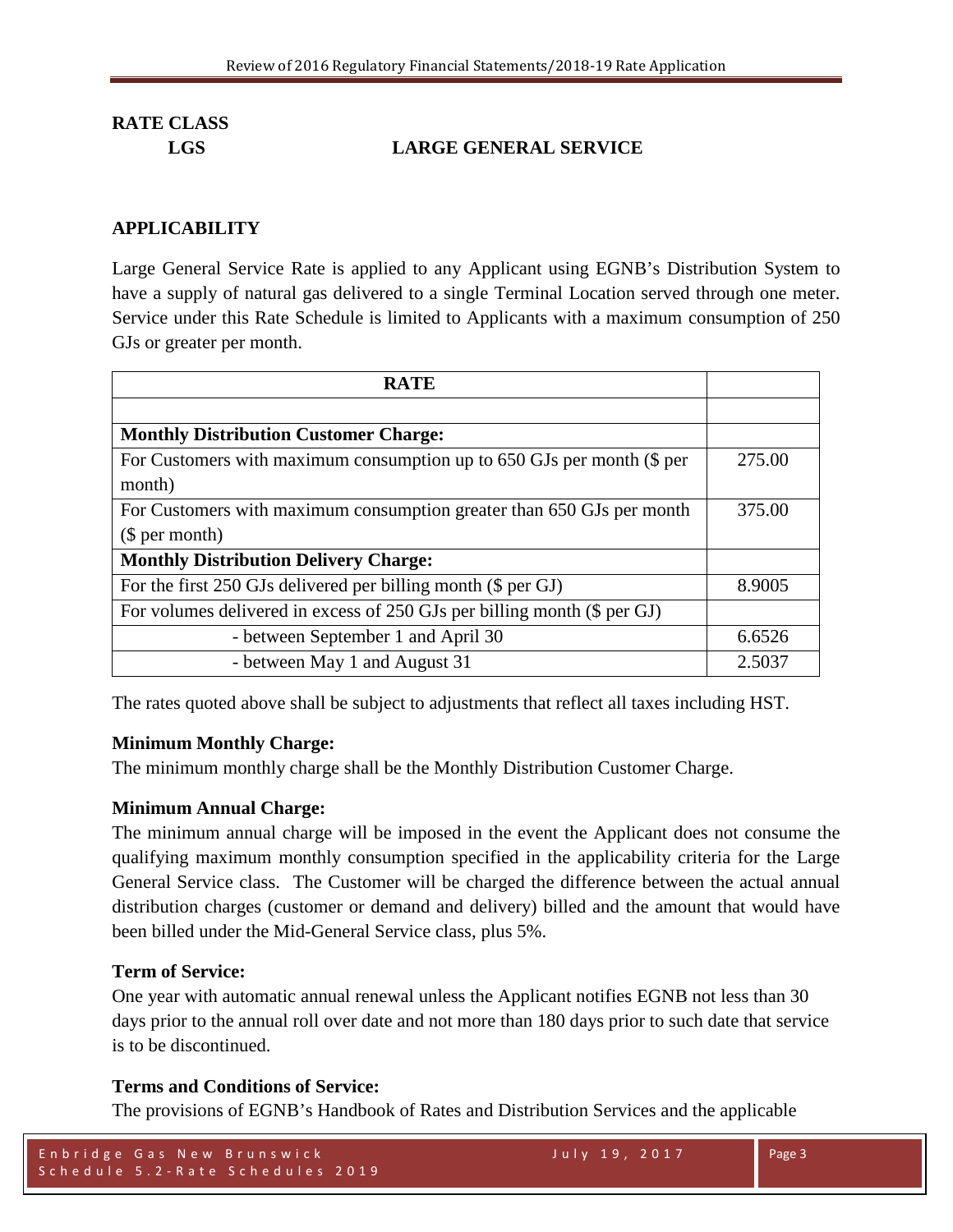Distribution Service Agreement apply to service under this Rate Schedule.

## **Effective Date:**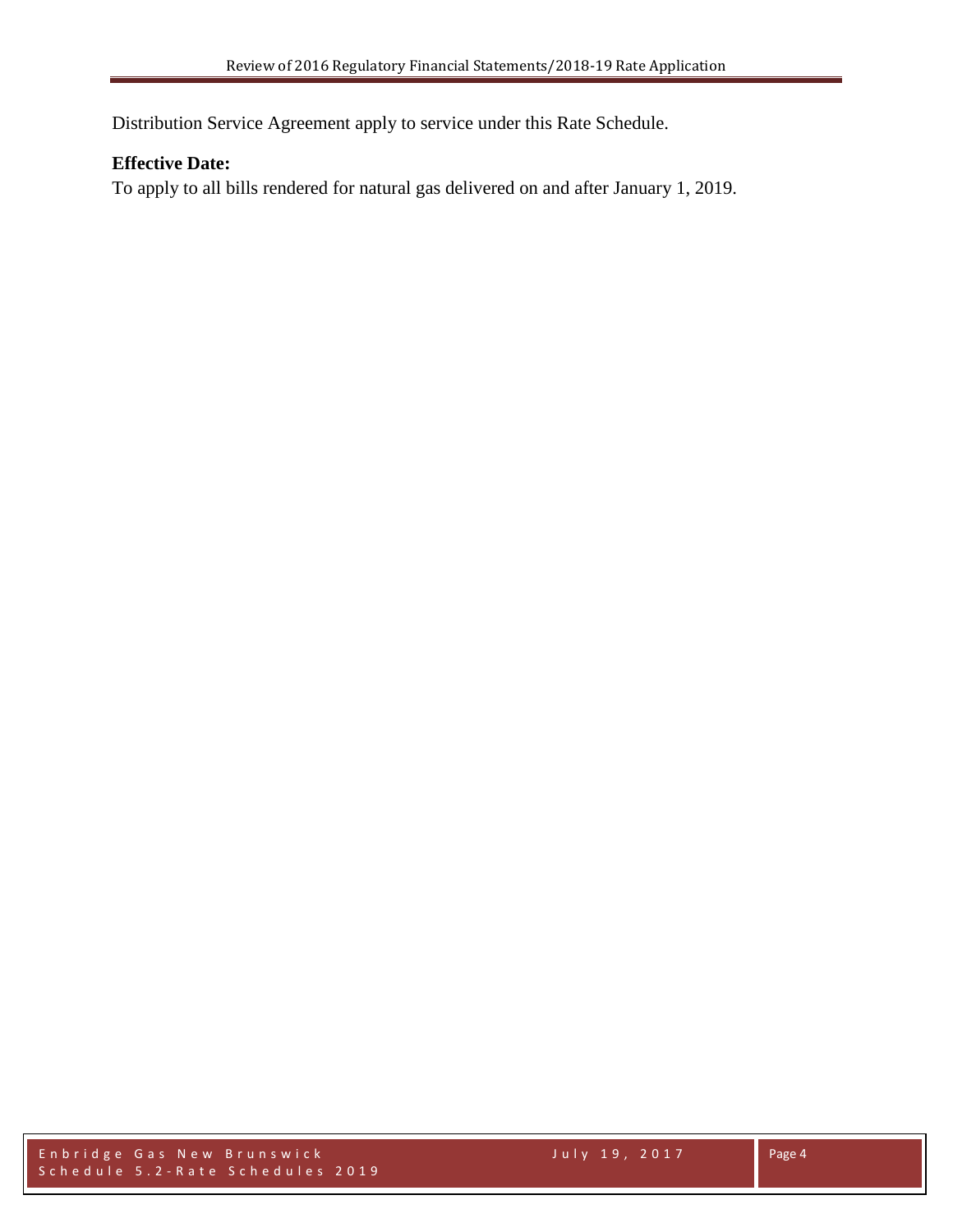## **CGS CONTRACT GENERAL SERVICE**

## **APPLICABILITY**

Contract General Service (CGS) Rate is applied to any Applicant using EGNB's Distribution System to have a supply of natural gas delivered to a single Terminal Location served through one meter. Service under this Rate Schedule is limited to Applicants with a maximum consumption of at least 1,000 GJs per month and less than 10,000 GJs per month who enter into a Distribution Service Agreement with EGNB for a Contract Demand of not less than 36 GJs per day.

| <b>RATE</b>                                                  |        |
|--------------------------------------------------------------|--------|
|                                                              |        |
| <b>Monthly Distribution Delivery Charge:</b>                 |        |
| Contract Demand Charge per GJ of Contract Demand (\$ per GJ) | 19.00  |
| For volumes delivered (\$ per GJ)                            |        |
| - between September 1 and April 30                           | 6.0235 |
| - between May 1 and August 31                                | 1.9066 |

The rates quoted above shall be subject to adjustments that reflect all taxes including HST.

#### **Billing Demand:**

The Billing Demand shall be the Contract Demand. However, in the event that any Applicant exceeds such Contract Demand during any contract year, Applicant's actual maximum daily demand shall be the Billing Demand for the entire applicable contract year. The Applicant will be charged, and shall pay, accordingly for both prospective use and for use since the beginning of the then current contract term. Authorized Overrun will not institute application of this ratchet provision.

## **Minimum Monthly Charge:**

The minimum monthly charge shall be the Monthly Distribution Delivery Demand Charge.

#### **Minimum Annual Charge:**

None.

#### **Term of Service:**

One year with automatic annual renewal unless the Applicant notifies EGNB not less than 30 days prior to the annual roll over date and not more than 180 days prior to such date that service is to be discontinued.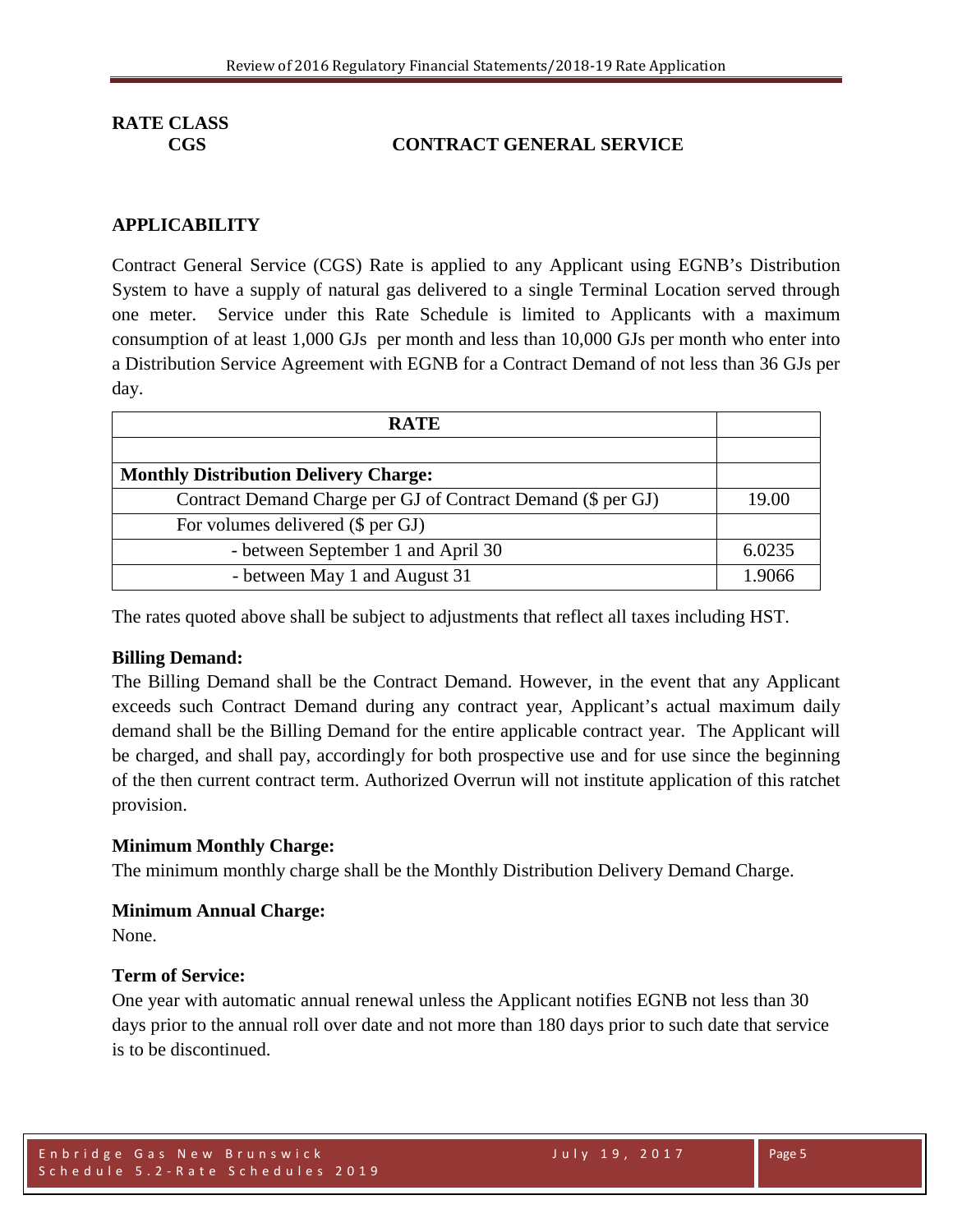## **Terms and Conditions of Service:**

The provisions of EGNB's Handbook of Rates and Distribution Services and the applicable Distribution Service Agreement apply to service under this Rate Schedule.

## **Effective Date:**

To apply to all bills rendered for natural gas delivered on and after January 1, 2019.

## **Special Metering Provision:**

For Applicants taking service under this Rate Schedule, EGNB shall install metering and communication devices, which will provide EGNB with hourly and daily consumption data.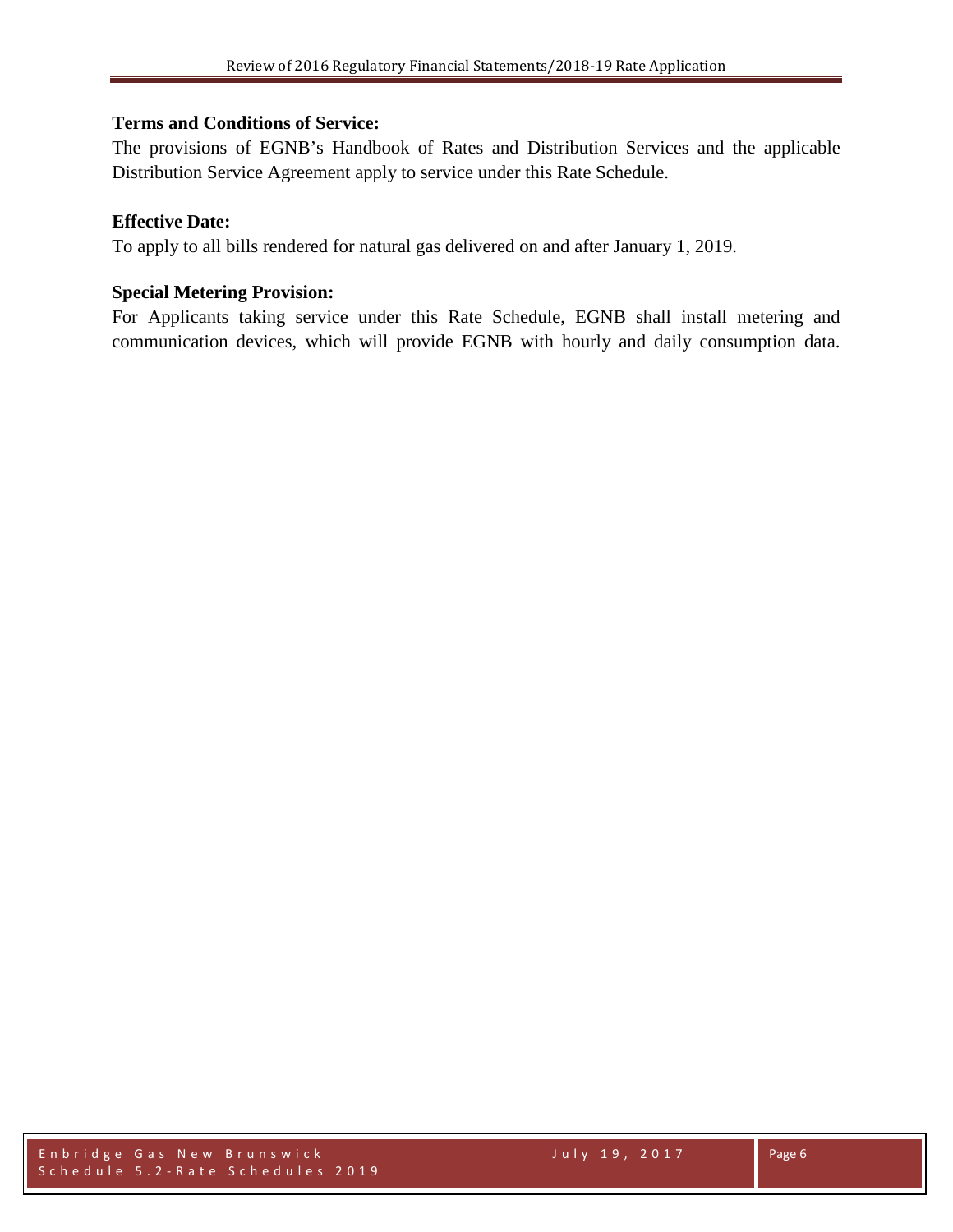## **ICGS INDUSTRIAL CONTRACT GENERAL SERVICE**

#### **APPLICABILITY**

Industrial Contract General Service (ICGS) Rate is applied to any Applicant using EGNB's Distribution System to have a supply of natural gas delivered to a single Terminal Location served through one meter. Service under this Rate Schedule is limited to Applicants with a maximum consumption of at least 10,000 GJs per month who enter into a Distribution Service Agreement with EGNB for a Contract Demand of not less than 360 GJs per day.

| <b>RATE</b>                                                  |          |
|--------------------------------------------------------------|----------|
|                                                              |          |
| <b>Monthly Distribution Customer Charge:</b>                 |          |
| \$ per billing month                                         | 3,300.00 |
| <b>Monthly Distribution Delivery Charge:</b>                 |          |
| Contract Demand Charge per GJ of Contract Demand (\$ per GJ) | 25.56    |
| For volumes delivered (\$ per GJ)                            |          |
| - between September 1 and April 30                           | 1.7298   |
| - between May 1 and August 31                                | 0.9375   |

The rates quoted above shall be subject to adjustments that reflect all taxes including HST.

#### **Billing Demand:**

The Billing Demand shall be the Contract Demand. However, in the event that any Applicant exceeds such Contract Demand during any contract year, Applicant's actual maximum daily demand shall be the Billing Demand for the entire applicable contract year. The Applicant will be charged, and shall pay, accordingly for both prospective use and for use since the beginning of the then current contract term. Authorized Overrun will not institute application of this ratchet provision.

#### **Minimum Monthly Charge:**

The minimum monthly charge shall be the Monthly Distribution Delivery Demand Charge and Monthly Distribution Customer Charge.

#### **Minimum Annual Charge:**

None.

#### **Term of Service:**

One year with automatic annual renewal unless the Applicant notifies EGNB not less than 30 days prior to the annual roll over date and not more than 180 days prior to such date that service is to be discontinued.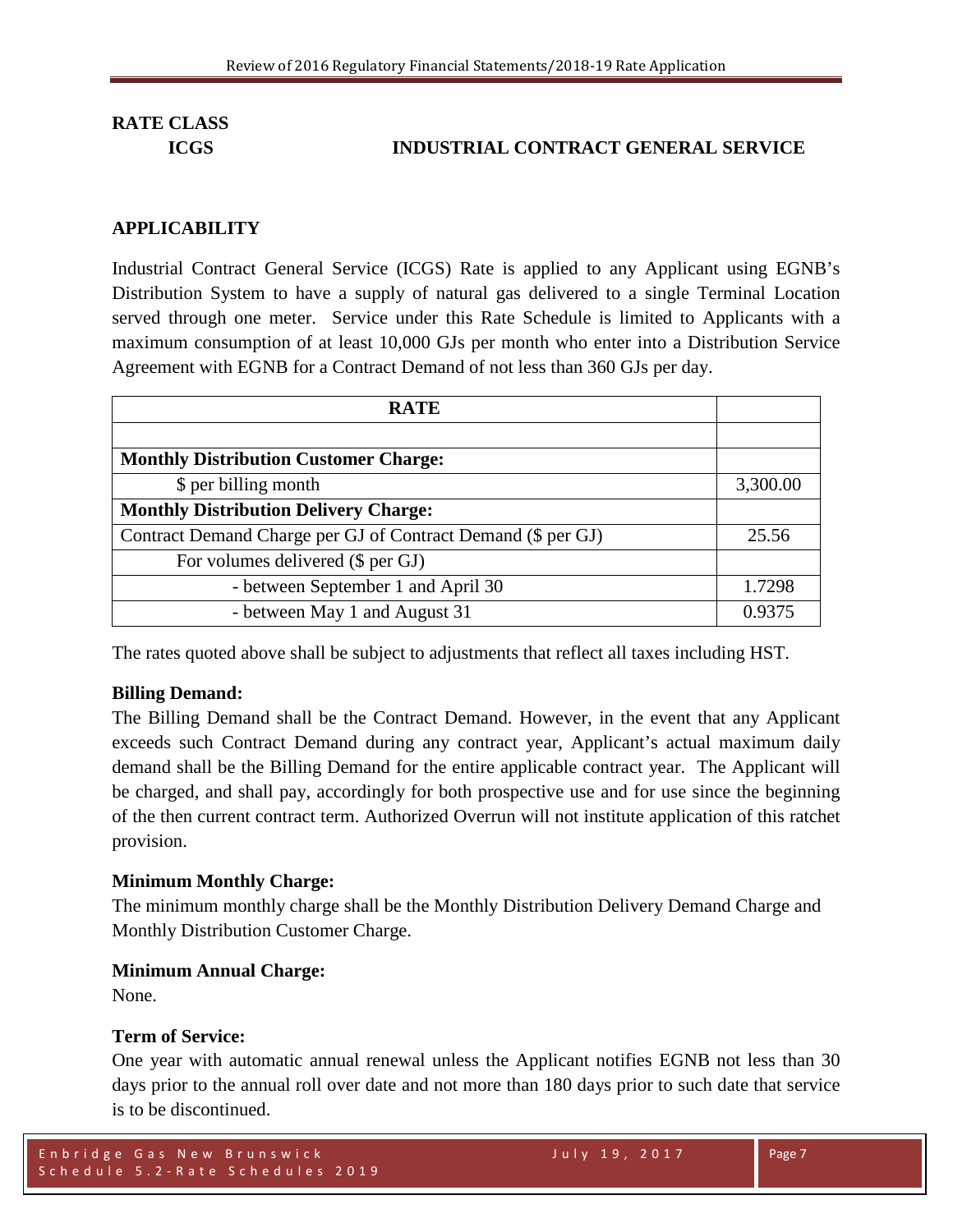## **Terms and Conditions of Service:**

The provisions of EGNB's Handbook of Rates and Distribution Services and the applicable Distribution Service Agreement apply to service under this Rate Schedule.

## **Effective Date:**

To apply to all bills rendered for natural gas delivered on and after January 1, 2019.

## **Special Metering Provision:**

For Applicants taking service under this Rate Schedule, EGNB shall install metering and communication devices, which will provide EGNB with hourly and daily consumption data.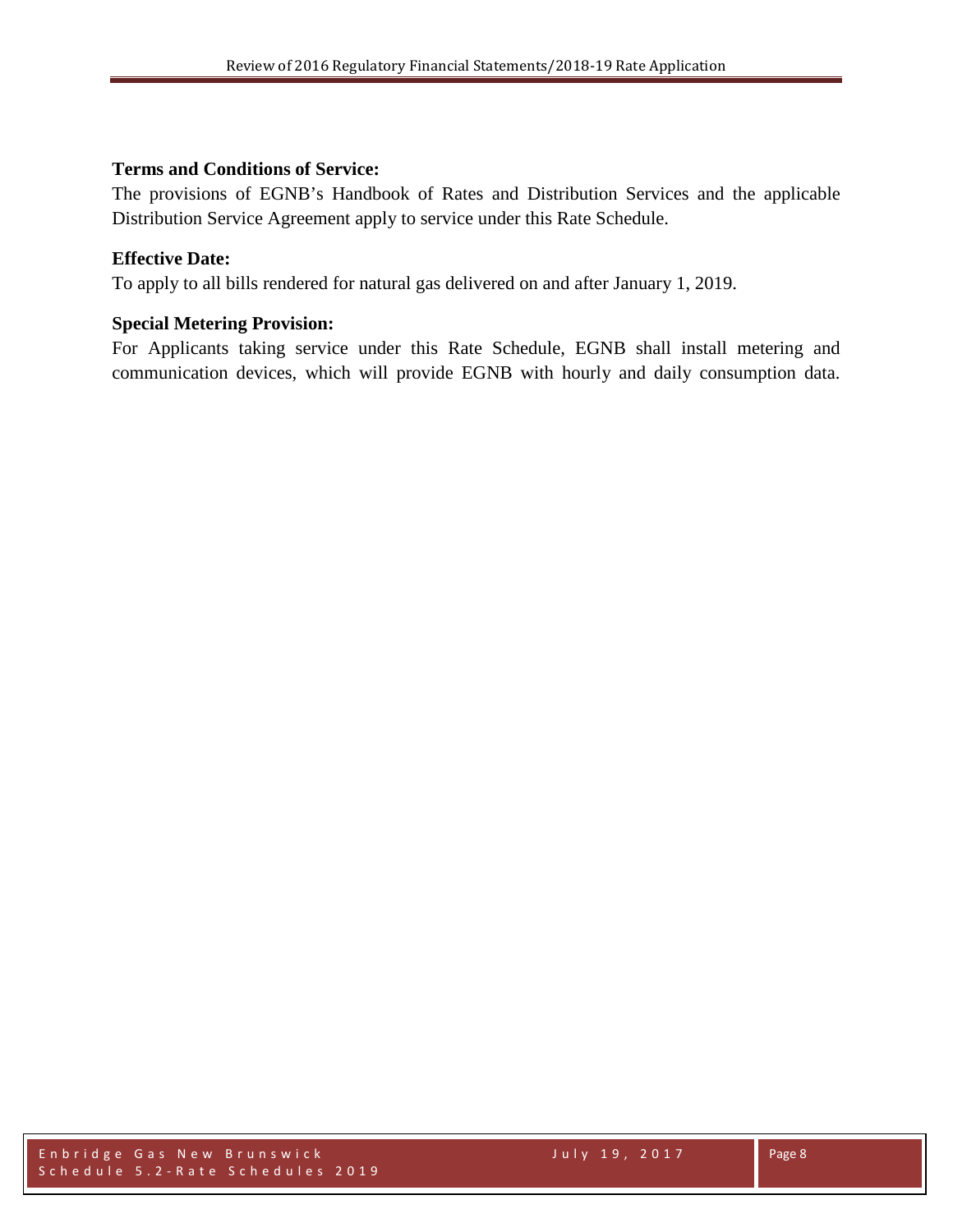## **OPS OFF-PEAK SERVICE**

## **APPLICABILITY**

Off-Peak Service (OPS) Rate is applied to any Applicant using EGNB's Distribution System to have a supply of natural gas delivered to a single Terminal Location served through one meter for the months of April through November.

| <b>RATE</b>                                               |        |
|-----------------------------------------------------------|--------|
|                                                           |        |
| <b>Monthly Distribution Customer Charge:</b>              |        |
| \$ per billing month                                      | 50.00  |
| <b>Monthly Distribution Delivery Charge:</b>              |        |
| For the volumes delivered per billing month $(\$$ per GJ) | 6.0207 |

The rates quoted above shall be subject to adjustments that reflect all taxes including HST.

#### **Minimum Monthly Charge:**

The minimum monthly charge shall be the Monthly Distribution Customer Charge.

## **Minimum Annual Charge:**

None.

## **Seasonal Overrun Charge:**

Any volume of natural gas consumed during the months of December through March inclusively will be subject to a Seasonal Overrun Charge of \$10 per GJ in addition to the rates applicable to this service.

## **Term of Service:**

One year with automatic annual renewal unless the Applicant notifies EGNB not less than 30 days prior to the annual roll over date and not more than 180 days prior to such date that service is to be discontinued.

## **Terms and Conditions of Service:**

The provisions of EGNB's Handbook of Rates and Distribution Services and the applicable Distribution Service Agreement apply to service under this Rate Schedule.

#### **Effective Date:**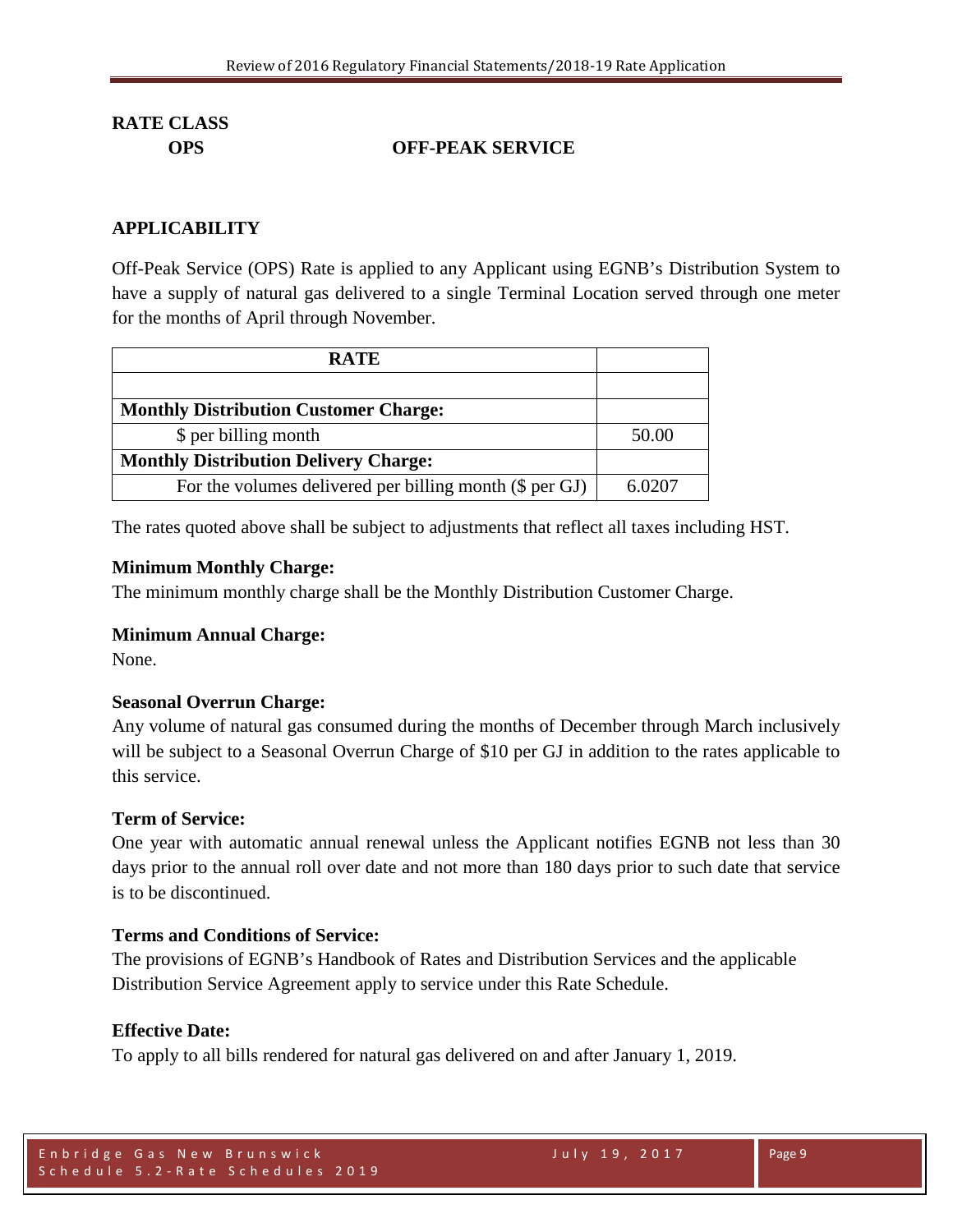## **RATE CLASS AGENT BILLING AND COLLECTION**

## **APPLICABILITY**

Agent Billing and Collection Rates are available to any Service Provider using EGNB's billing and/or collection services.

| <b>RATE</b>                                                      |      |
|------------------------------------------------------------------|------|
|                                                                  |      |
| <b>Monthly Agent Billing and Collection Charge:</b>              |      |
| Payable by Service Provider for each SGS Customer (\$ per bill)  | 1.44 |
| Payable by Service Provider for each MGS Customer (\$ per bill)  | 2.49 |
| Payable by Service Provider for each LGS Customer (\$ per bill)  | 5.80 |
|                                                                  |      |
| <b>Monthly Agent Billing Charge:</b>                             |      |
| Payable by Service Provider for each CGS Customer (\$ per bill)  | 4.75 |
| Payable by Service Provider for each ICGS Customer (\$ per bill) | 4.75 |
| Payable by Service Provider for each OPS Customer (\$ per bill)  | 4.75 |
|                                                                  |      |
| <b>Monthly Line Item Billing Charge:</b>                         |      |
| Any Additional Line Item Charge (\$ per line per bill)           | 0.84 |

The rates quoted above shall be subject to adjustments that reflect all taxes including HST.

## **Terms and Conditions of Service:**

Each Service Provider served under this Rate Schedule shall enter into a Collection Service Agreement with EGNB. The provisions of the Collection Service Agreement apply to service under this Rate Schedule.

The Agent Billing and Collection Service includes collection risk, set-up and maintenance functions required to perform billing and collection of the Service Provider's Recurring Charges on EGNB's monthly invoice for Distribution Services.

The Agent Billing Service includes set-up and maintenance functions required to perform billing of the Service Provider's Recurring Charges on EGNB's monthly invoice for Distribution Services. While EGNB will perform some collection functions, EGNB does not take on the Service Provider's collection risk with this service.